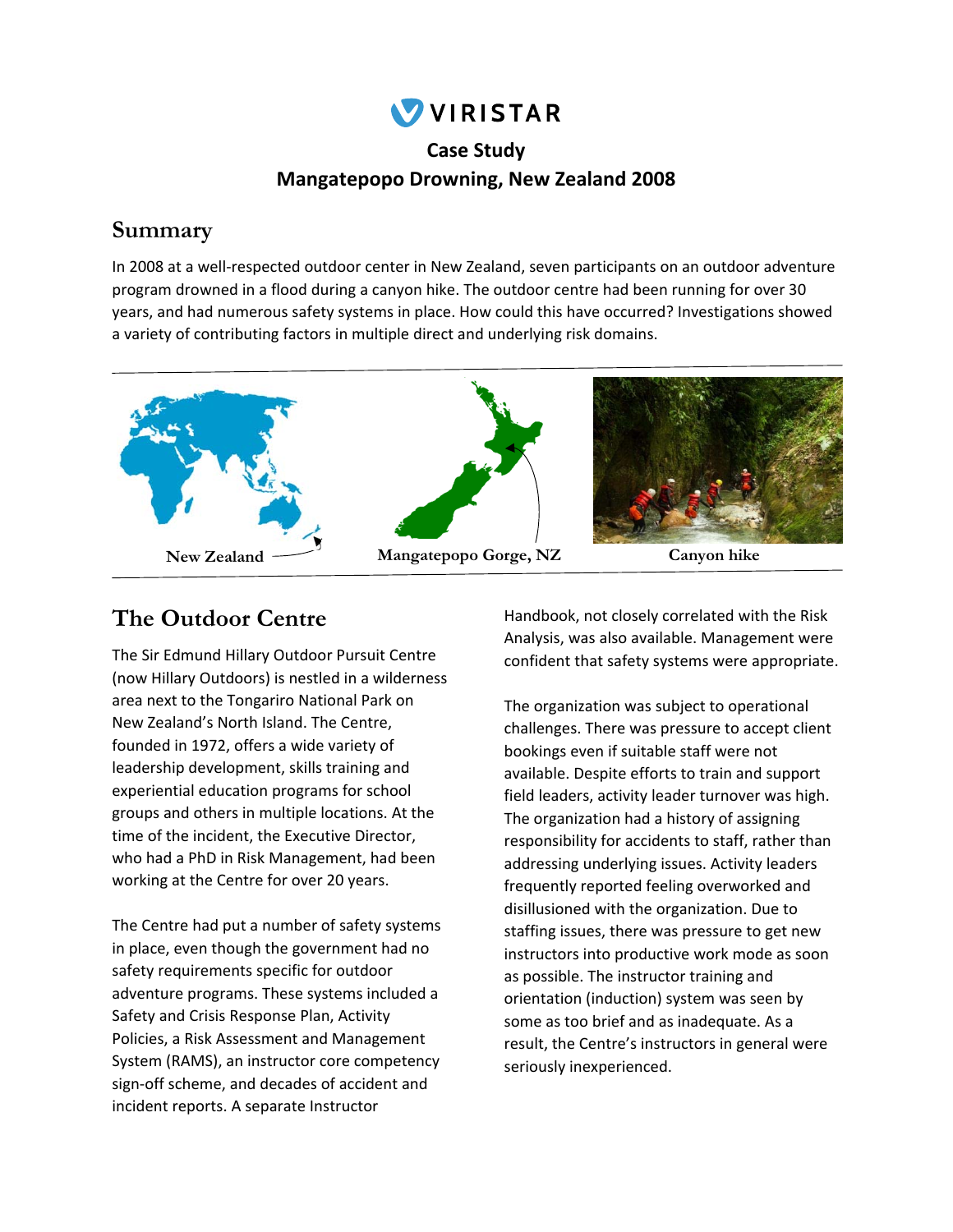The Centre wrote in its enrollment materials about its "highly trained instructors" with "extensive qualifications," but this wasn't always the case.

# **Incident Description**

The 10 teenagers and their teacher hiked up the narrow steep‐walled canyon on a rainy New Zealand afternoon, splashing through the stream that ran between towering cliff walls. The students, all 16 years old, had come with their 29‐year old teacher from Elim Christian College to the Centre for a week of team‐ building and outdoor adventure. Scrambling or 'canyoning' through Mangatepopo Gorge was an exciting opportunity to overcome fears and experience personal growth through adventure‐ based learning.

The plan was for the group to walk, wade, and scramble about 200 meters up the canyon, crisscrossing the stream, then turn around and return to the start. (Everyone would go hiking; the Centre did not use the philosophy of "challenge by choice," where participants could choose to participate or not in the gorge trip.)

Staff knew to check the weather before heading out for the day's activities. The national weather agency, MetService, provided a forecast along with a weather map, updated throughout the day, and a Severe Weather Warning email notification service. At 8 am staff reviewed the forecast, which called for rain. Checking the morning forecast was considered sufficient, so the weather map (which would have alerted staff to heavy rain) was not reviewed. Nor were updates. The Centre did not subscribe to the Severe Weather Warning service.

Unbeknownst to the Centre staff, the morning weather report mistakenly omitted the word

"thunderstorm," which could have alerted staff to heavy rains, and MetService did not follow up to address the error in its forecast.

#### *Entering the Canyon*

The expectation at the Centre was that groups would do activities "rain or shine." So despite the rain, into the canyon they went. The water in the gorge was cold, and chest deep in places. Some students struggled. One student became frightened, began to cry, and wanted to turn back. Another student needed assistance; he had physical impairment from cerebral palsy, although this was not listed on his medical form. As they traveled, the current became stronger, and the water deeper. Near the turn‐ around point, one student was nearly swept away. (The medical form did not ask about swimming competence; participant swimming ability, required by Centre policy to be assessed, was not checked, nor was there any routine system to do so.) In crossing deep areas of the stream students had to jump in the water and catch the hand of someone who had already crossed.

It had been raining throughout the day, at times heavily. The water continued rising. It became brown and muddy. Travel became increasingly difficult. The group passed by a "high water escape." A map of the gorge with emergency escapes was available, but had never been given to the instructor. Contrary to Centre policy, the instructor was never shown and familiarized with all the emergency escapes. Although she had gone through a competency‐ based assessment, the instructor's knowledge of the gorge was incomplete.

Unaware of the emergency escape, the group continued past it, downstream. With the exit of the canyon—and safety—just about 135 meters away, the group took shelter on a ledge to wait out the flood.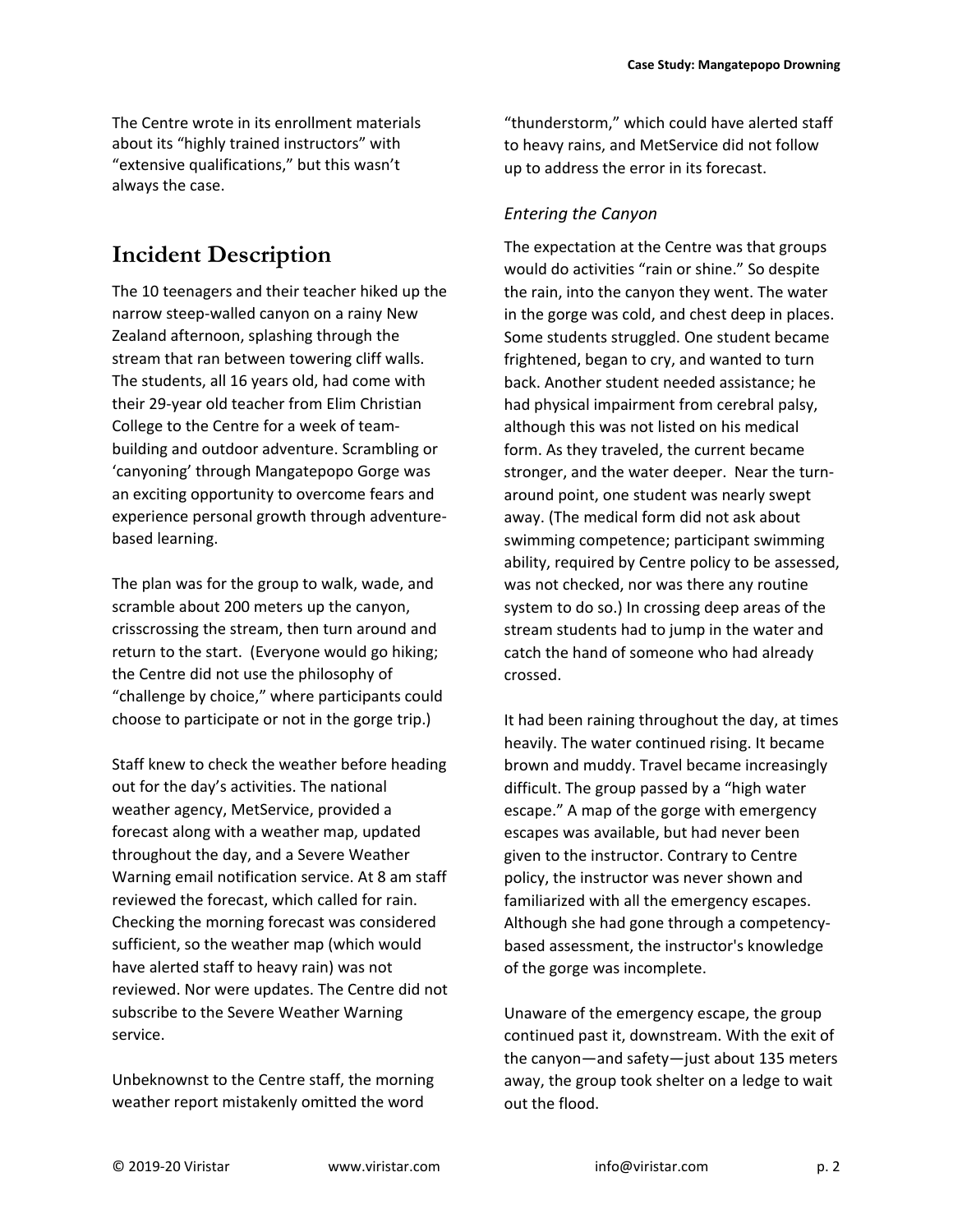was unfolding. Back at the office, program managers noticed rising waters in the gorge. But they did not at that point initiate the Crisis Management Plan.

#### *Trapped on a Ledge*

The water kept rising. It came over the ledge. It covered students' ankles, then tugged at their knees. The ledge was slippery, and students had to hold onto the rock face to avoid being swept away. The instructor wasn't sure what to do. She had been at the Centre only three months. She had never seen the river in flood. She had not been formally assigned a mentor, who could provide safety guidance, as described in the Centre's policies. (In fact, the described mentoring system did not appear to be in place.) She had been permitted to lead the Gorge trip without having read and signed the Risk Analysis and Management System document describing Gorge risks and management strategies, as required. And while the Risk Analysis document had some information, it was incomplete. She had no way of knowing if the water would continue to rise.

The instructor tried radioing for help, but the radio was turned off, disassembled, and double‐ bagged, making communications to or from the group more difficult. When she finally was able to make the radio operational, the canyon walls blocked her call. A radio repeater installed at the mouth of the canyon would have solved this problem, but no such device was installed. The students were cold and uncomfortable. The instructor faced an extraordinarily difficult situation.

 (Although the instructor didn't know it, in 1976 a girl on a Centre trip in the gorge was swept away and drowned. Over the years other

incidents occurred where students were swept away by the current or trapped on a ledge due to rising water. However, these and additional incidents were not effectively communicated to staff to be used as learning experiences.)

#### *The Escape Plan*

The water was now a roaring, raging torrent. The instructor explained her escape plan: she would jump in the river, swim downstream to safety, and every five minutes group members would follow, where from shore she would toss them a safety line with her throwbag and pull them to shore. The noise of the water was overwhelming, so she told her plan to nearby students, and tried to lip read as the teacher explained it to others farther along the ledge.

Some students were not confident in the water. The instructor knew some students would not make it alone, so she clipped them with webbing and carabiner to stronger swimmers, including herself.

The instructor courageously jumped into the water, floated through the torrent, and made it ashore just above a dam. A student soon followed, but came down the far side of the stream, out of reach of the instructor's throwbag. He was swept over the dam. He hit a log and rocks, lost his helmet, both boots, and a sock, but was able to get to shore.

The instructor told the student to get her radio and call the Centre for help, which he did. But radio procedures regarding which channels to use were unclear to rescuers, leading to confusion and inefficient communications. And rescue drills practicing rescuing groups in the gorge had not been conducted. Although program managers made sincere efforts to help, they did not at any point effectively implement the Crisis Management Plan.